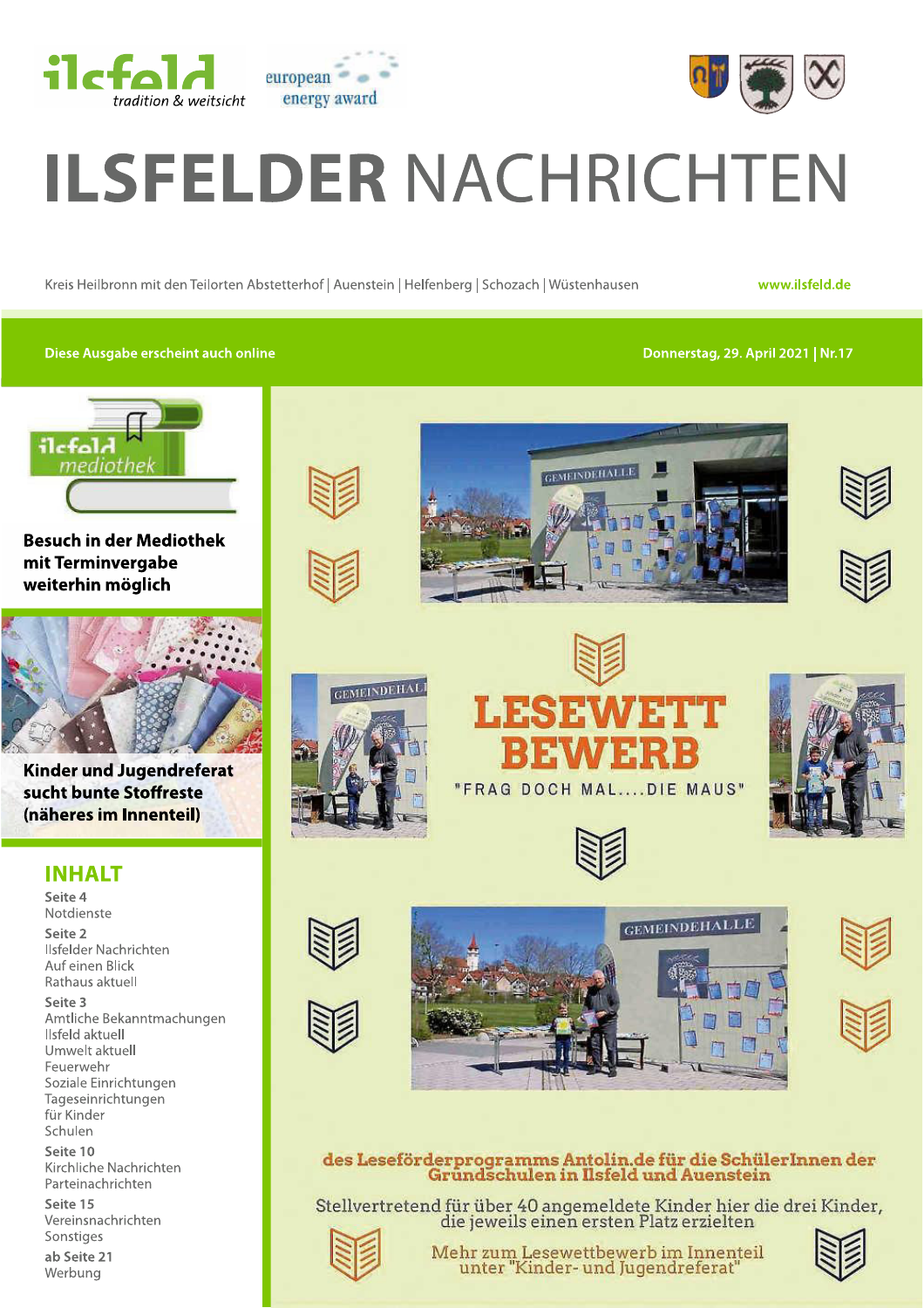Die Gemeinde Ilsfeld sucht ab sofort für die Tageseinrichtung "Zwergenstube" in Ilsfeld einen



#### Erzieher, Kinderpfleger, Frühpädagogen oder eine andere pädagogische Fachkraft (m/w/d) nach § 7 KiTaG

#### mit einem Beschäftigungsumfang von 50 - 60 %

Unsere Zwergenstube ist eine Einrichtung für 10 Krippenkinder im Alter von 1 - 3 Jahren. Unsere kleine ein-gruppige Einrichtung bietet intensive Betreuung in familiärer Atmosphäre. Die Bereitschaft und Flexibilität unsere Öffnungszeiten von 7:30 Uhr - 13:30 Uhr in vollem Umfang mitzutragen und an Teamsitzungen teil zunehmen, setzen wir voraus.

Unsere Mitarbeiter sollen unsere Gesellschaft widerspiegeln. daher freuen wir uns auf Fachkräfte aller Geschlechter und Nationalitäten.

#### Die vollständige Ausschreibung und weitere Informationen finden Sie auf unserer Homepage unter: www.ilsfeld.de

Für Fragen stehen Ihnen Frau Friedrich, Sachgebietsleitung der Kindertageseinrichtungen, Tel. 07062/9042-52, E-Mail: nicole.friedrich@ilsfeld.de oder Frau Bernkopf, Personalamt, Tel. 07062/9042-21, E-Mail: karin.bernkopf@ilsfeld.de, gerne zur Verfügung.

Ihre aussagekräftigen Bewerbungsunterlagen senden Sie bitte bis spätestens 16. Mai 2021 an das Bürgermeisteramt Ilsfeld, Rathausstraße 8, 74360 Ilsfeld - gerne auch per E-Mail an gemeinde@ilsfeld.de



Wir suchen zum 01.09.2021:

#### Anerkennungspraktikanten für den Beruf des staatlich anerkannten Erziehers  $(m/w/d)$

Sie haben sich die theoretischen Grundlagen durch den Besuch einer sozialpädagogischen Fachschule erfolgreich angeeignet und können nun in die Praxis starten - dann bewerben Sie sich bei uns.

#### Die vollständige Ausschreibung und weitere Informationen finden Sie auf unserer homepage: www.ilsfeld.de

Für Fragen steht Ihnen Frau Friedrich, Gesamtleitung der Kindertageseinrichtungen, Tel. 07062/9042-52, E-Mail: nicole.friedrich@ilsfeld.de, gerne zur Verfügung.

Ihre aussagekräftigen Bewerbungsunterlagen senden Sie bitte an das Bürgermeisteramt Ilsfeld, Rathausstr. 8, 74360 Ilsfeld - gerne auch per E-Mail an gemeinde@ilsfeld.de.

#### **IMPRESSUM**

Herausgeber: Gemeinde Ilsfeld, Rathausstraße 8, 74360 Ilsfeld, Tel. 07062 9042-0, Fax 07062 9042-19, E-Mail: gemeinde@ilsfeld.de

Druck und Verlag: Nussbaum Medien Weil der Stadt GmbH & Co. KG, 71263 Weil der Stadt, Merklinger Str. 20, Telefon 07033 525-0, www.nussbaum-medien.de

#### **INFORMATIONEN**

Anzeigenverkauf: Tel. 07033 525-0. wds@nussbaum-medien.de

**Vertrieb (Abonnement und** Zustellung): G.S. Vertriebs GmbH, Josef-Beverle-Straße 2. 71263 Weil der Stadt, Tel. 07033 6924-0, E-Mail: info@gsvertrieb.de.

Verantwortlich für den amtlichen Teil, alle sonstigen Verlautbarungen und Mitteilungen: Bürgermeister Thomas Knödler oder sein Vertreter im Amt -

für "Was sonst noch interessiert" und den Anzeigenteil: Klaus Nussbaum, Merklinger Str. 20.

71263 Weil der Stadt.

Internet: www.gsvertrieb.de

Erscheinung: Das Amtsblatt erscheint i. d. R. wöchentlich am Donnerstag (an Feiertagen am vorhergehenden Werktag), mindestens 46 Ausgaben pro Jahr. **Redaktionsschluss:** 

dienstags, 12.00 Uhr

## **Rathaus aktuell**

#### Probealarm der Sirenen im Landkreis Heilbronn

Die Sirenen im Landkreis Heilbronn werden am Montag, den 3. Mai 2021, zwischen 09:00 Uhr und 12:00 Uhr überprüft. Neben den Sirenen wird auch ein Probealarm über die Warn-App NINA ausgelöst.

Nach Auslösung des Probesignals durch die integrierte Leitstelle Heilbronn ertönt ein 12 Sekunden langer, gleichbleibend hoher Dauerton.

|                           | Sirenensignale im Landkreis Heilbronn                                                                                                       |
|---------------------------|---------------------------------------------------------------------------------------------------------------------------------------------|
| Klangbild                 | Bedeutung                                                                                                                                   |
| 12 Sekunden Dauerton      | Probealarm<br>Dient der Überprüfung der Funktionsfä-<br>hickelt der Sirene.                                                                 |
| drei Mal 12 Sek. Dauerton | Alarm für die Feuerwehr<br>Gilt nur für Angehörige der Feuerwehr.                                                                           |
| mmmm<br>Minute Heulton    | Warnung der Bevölkerung<br>Nutzen Sie alle verfügbaren Informati-<br>onsmedien für weitere Hinweise, Fol-<br>gen Sie amtlichen Anweisungen. |
|                           | Entwarnung<br>Die Gefahr besteht nicht mehr. Nutzen<br>Sie alle verfügbaren Informationsme-<br>dien für weitere Hinweise.                   |

#### **Personalnews**

#### **Neue Mitarbeiterin** im Kinderhaus Schnakennest

Seit dem 01.04.2021 unterstützt Frau Marita Mutschler das Team des Kinderhauses Schnakennest als Erzieherin.

Die Gemeindeverwaltung heißt Frau Mutschler herzlich willkommen!



Frau Marita Mutschler

#### **Trotz Corona:** Gemeinde investiert auch im Jahr 2021

Die Corona-Pandemie mit all ihren wirtschaftlichen Auswirkungen schlägt sich auch in den Finanzplanungen der Gemeinde Ilsfeld nieder. Für das laufende Jahr geht Kämmerer Steffen Heber von einem Minus von 1,1 Millionen Euro im Ergebnishaushalt aus. Da die Gemeinde im vergangenen Jahr aber ein Plus von voraussichtlich 1,8 Millionen Euro erwirtschaftet hat, lässt sich dieses negative Ergebnis ausgleichen. Trotz sinkender Einnahmen investiert die Gemeinde auch im laufenden Jahr zum Nutzen ihrer Bürger in ihre Infrastruktur. Neue Kredite muss die Kommune 2021 nicht aufnehmen und senkt ihren Schuldenstand auf etwa 1.4 Millionen Furo.

#### Investitionen von 3,4 Millionen Euro

Das Planwerk sieht Investitionen von gut 3,4 Millionen Euro vor. Das größte Projekt ist die Gestaltung des Kelterplatzes vor dem Ärztehaus in der König-Wilhelm-Straße. 760000 Euro hat Kämmerer Heber dafür eingeplant. Allerdings fließen aus dem Landessanierungsprogramm Fördergelder für dieses Projekt nach Ilsfeld. Für Straßensanierungen stehen eine Million Euro bereit. Dazu gehören Schlusszahlungen für die Schulstraße in Auenstein und die Straße "Bustadt" im Gewerbegebiet Ilsfeld. Darüber hinaus muss sich die Kommune an den Kosten für den Umbau der Kreuzung L1100/Eisenbahnstraße und an weiteren Sanierungen der L1100 durch das Land beteiligen.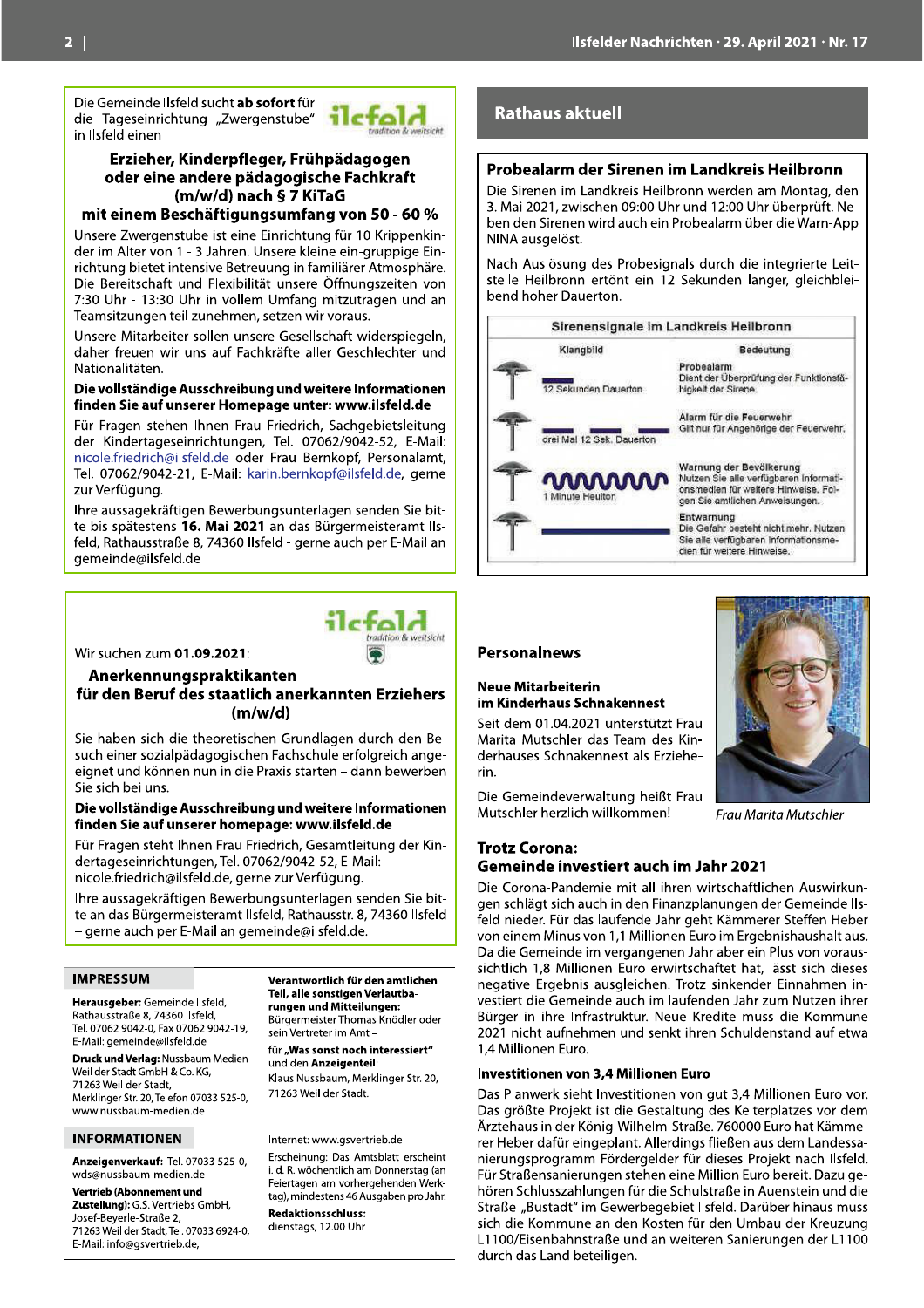Eine gute Nachricht gibt es für die Feuerwehr und die Sicherheit der Bürger: Das 2019 bestellte Löschfahrzeug (LF20 KatS) geht jetzt in Dienst. Dafür wird die Schlussrate von 250000 Euro fällig. Als Investition in Bildung und Zukunft sind die 120000 Euro für die Digitalisierung der Schulstandorte zu sehen. An der Freilufthalle des SSV Auenstein beteiligt sich die Gemeinde mit 280000 Euro.

#### Sanierung der Schozachtalhalle wird verschoben

Die Sanierung der Schozachtalhalle wird in das kommende Jahr verschoben. Auch deshalb, weil dafür Geld aus Förderprogrammen notwendig ist, über die erst noch entschieden werden muss. Ohne Kredite wird dieses Projekt aber auch im kommenden Jahr nicht zu schultern sein.

Die Corona-Krise schlägt nicht nur auf die Einnahmen der Kommune durch, sie schränkt auch die Planungssicherheit ein. So ist unklar, wie sich zum Beispiel die Gewerbesteuereinnahmen oder Zuweisungen des Landes entwickeln. Derzeit rechnet die Kämmerei mit Erträgen von 26,5 Millionen Euro und Aufwendungen von 27,6 Millionen Euro. "Dieses negative Ergebnis ist der aktuellen Corona-Pandemie geschuldet", erklärt Kämmerer Steffen Heber, Immerhin: Die Gemeinde schafft einen kleinen Zahlungsmittelüberschuss im Ergebnishaushalt, was die Liquidität erhöht.

Die wichtigsten Einnahmeguellen der Gemeinde Ilsfeld im laufenden Betrieb sind die Gewerbesteuern und der Anteil an der Einkommensteuer. Seit 2018 geht das vergleichsweise hohe Gewerbesteueraufkommen zurück. Für 2021 kalkuliert Steffen Heber mit 6,3 Millionen Euro. Aller pandemiebedingten Herausforderungen und Einsparungen zum Trotz blicken Bürgermeister Thomas Knödler und sein Kämmerer zuversichtlich in die Zukunft. Die mittelfristige Finanzplanung geht ab dem Jahr 2023 wieder von positiven Ergebnissen aus.

Weitere Informationen und der Haushalt 2021: www.ilsfeld.de

#### **Amtliche Bekanntmachungen**

#### Sind Ihre Ausweise noch gültig???

Ihr Passamt empfiehlt regelmäßig auf die Gültigkeitsdauer der Ausweispapiere zu achten.

Da eine Verlängerung der Ausweise nicht möglich ist, müssen Sie frühzeitig, die für Ihre Reise erforderliche Dokumente beantragen.

Die Ausstellung eines neuen Personalausweises bzw. Reisepasses nimmt derzeit rund 3-4 Wochen in Anspruch.

Für die Beantragung der Ausweise muss der Antragsteller persönlich vorsprechen.

Bitte beachten Sie, dass Kinder (egal welchen Alters) beim Grenzübertritt einen Kinderreisepass benötigen. Kinderreisepässe werden nicht weltweit akzeptiert. Bitte informieren Sie sich rechtzeitig vor Reiseantritt, welche Papiere benötigt werden.

Gebühren der verschiedenen Ausweise:

| Reisepass für über 24-Jährige             | 60.00 Euro |
|-------------------------------------------|------------|
| Reisepass für unter 24-Jährige            | 37,50 Euro |
| Personalausweis für über 24-Jährige       | 37,00 Euro |
| Personalausweis für unter 24-Jährige      | 22.80 Euro |
| Kinderreisepass (Gültigkeitsdauer 1 Jahr) | 13,00 Euro |
| Gemeindeverwaltung Ilsfeld                |            |

## **REDAKTIONSSCHLUSS BEACHTEN**

Bitte denken Sie an die rechtzeitige Übermittlung Ihrer Textbeiträge.

Gemeinde Ilsfeld Landkreis Heilbronn

#### Satzung zur Änderung der Hauptsatzung

Aufgrund des § 4 der Gemeindeordnung für Baden-Württemberg (GemO) hat der Gemeinderat am 20.04.2021 folgende Satzung zur Änderung der Hauptsatzung vom 29.09.2020 beschlossen:

#### **Artikel 1**

Nach § 3 der Hauptsatzung der Gemeinde Ilsfeld vom 29.09.2020 wird folgender § 3a eingefügt:

#### $§$  3a

#### Durchführung von Sitzungen ohne persönliche Anwesenheit der Mitglieder im Sitzungsraum

Der Bürgermeister kann Sitzungen des Gemeinderates ohne persönliche Anwesenheit der Mitglieder im Sitzungsraum in Form von Videokonferenzen einberufen. Die Voraussetzungen für die Einberufung und die Durchführung dieser Sitzungen richtet sich nach den Bestimmungen des § 37a Abs. 1 und 2 Gemeindeordnung. Für Sitzungen der beschließenden Ausschüsse des Gemeinderates gelten diese Regelungen entsprechend.

#### **Artikel 2**

Diese Satzung tritt am 01.05.2021 in Kraft.

Hinweis:

Eine etwaige Verletzung von Verfahrens- oder Formvorschriften der Gemeindeordnung für Baden-Württemberg (GemO) oder von auf Grund der GemO erlassener Verfahrensvorschriften beim Zustandekommen dieser Satzung wird nach § 4 Abs. 4 GemO unbeachtlich, wenn sie nicht schriftlich innerhalb eines Jahres seit der Bekanntmachung dieser Satzung gegenüber der Gemeinde/ Stadt geltend gemacht worden ist; der Sachverhalt, der die Verletzung begründen soll, ist zu bezeichnen. Dies gilt nicht, wenn die Vorschriften über die Öffentlichkeit der Sitzung, die Genehmigung oder die Bekanntmachung der Satzung verletzt worden sind.

Ausgefertigt! Ilsfeld, den 20.04.2021 qez. Thomas Knödler Bürgermeister

#### Zweckverband Gruppenkläranlage Schozachtal



Unser Zweckverband Gruppenkläranlage Schozachtal sucht ab sofort eine zuverlässige, engagierte

#### Reinigungskraft (m/w/d)

für die Reinigung der Räumlichkeiten unserer Kläranlage in Ilsfeld, Robert-Bopp-Weg 1. Es handelt sich um eine geringfügige Beschäftigung auf 450-Euro-Basis. Der monatliche Stundenumfang beträgt 12 Stunden.

Für Fragen steht Ihnen der Leiter der Kläranlage, Herr Henry Streicher, Tel. 07062 61944, oder Frau Stubenhofer von der Gemeinde Ilsfeld, Tel. 07062 9042-11 gerne zur Verfügung.

Haben wir Ihr Interesse geweckt, dann senden Sie Ihre aussagekräftigen Bewerbungsunterlagen bitte bis spätestens 14.05.2021 an das Bürgermeisteramt Ilsfeld, Rathausstraße 8, 74360 Ilsfeld - gerne auch per E-Mail an brigitta.stubenhofer@ilsfeld.de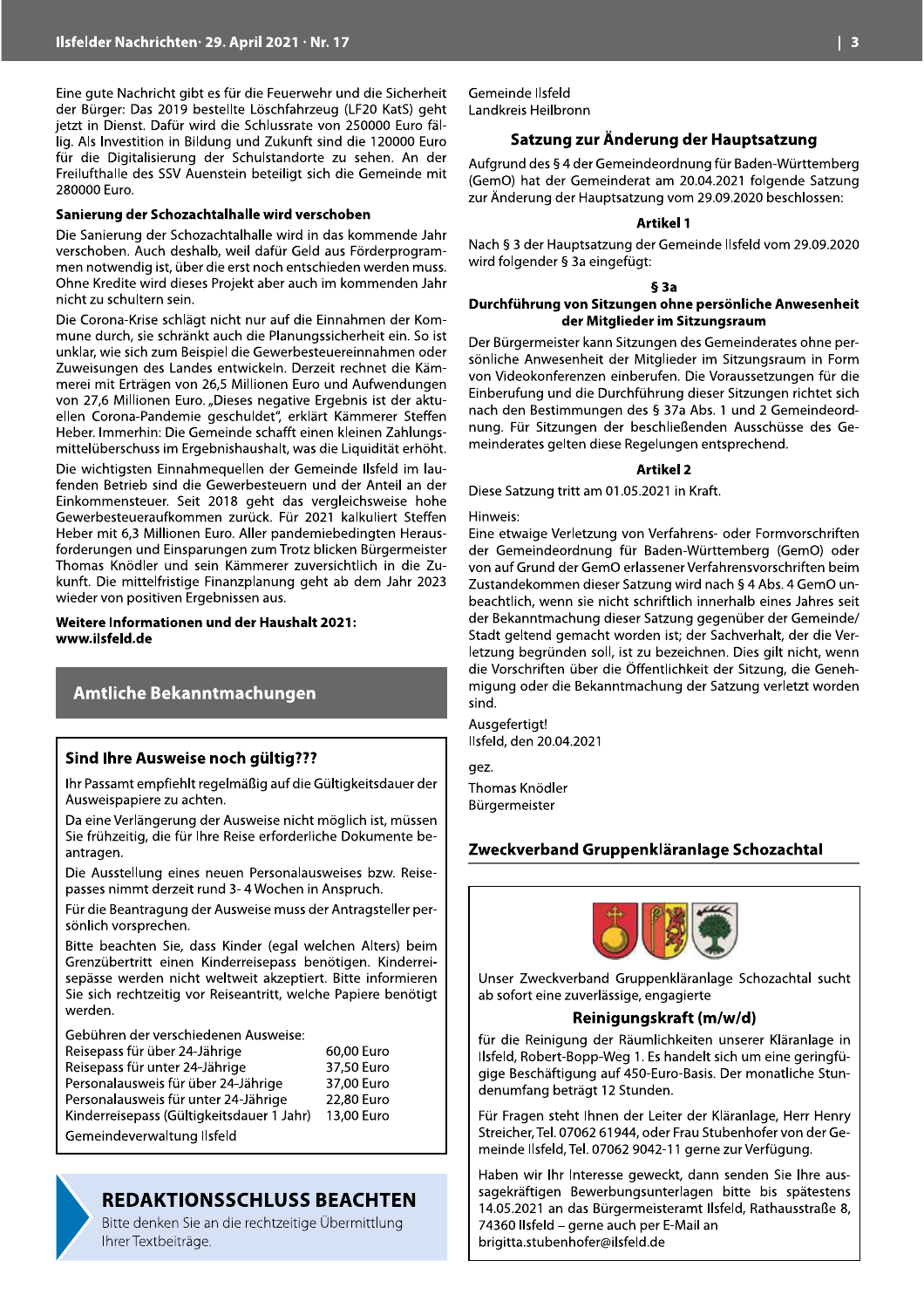#### Ärztlicher Bereitschaftsdienst

\_! ` a 3?'(W?4D(N1T%;>B?<E/AEBb?BJ4<4D2(3?'(L%4J%( @%&&F%?2(3?'(c%;BE%(YB?E;%?d3?'(e%E?B(f%:/ KB:%?2(3?'(gB?F1;2(3?'(\$1K4BD(N:U>>1&TdL:/ K%?EB(L:&<%2(3?'(N4B;UB(Y?:K%?d3?'(0B?E4;( e%&T&d3?'(cB&Q(A:;<CBU>%?/hEECB;;2(3?'( P?C4;(V%?EDU>d3?'(YBKi(AU>&%?%E>2(3?'(c4/ U>B?<(AE%UJd3?'(LB;;%(AE%UJ2(3?'(L%&Q?4%<( I1F%&d3?'(04U>B%&(0%&4U>B?d3?'(j&B:<4B(N:/ U:?2(3?'(j>?4DE4B;(k[&&%?d3?'(P;<?%B(0%4D%?( '''(F4&E6(W;(I%?E?%E:;F(W>?%D(LB:DB?TE%D ^ 
  l"mn opGP;?:Q(4DE(J1DE%;&1DH /(Z%;;(<4%(P?TEM?Bq4D(F%DU>&1DD%;(>BE(/ \_! ^ r" N?4EDU>2(@?%;T%&2(s1U>2(eQ%4&C%4%?2(A:;<CB/ U>%?(4DE(<%?(t?TE&4U>%(f1E<4%;DE(u:<Z4FD/ K:?F2(PC(k:UJ%?K%?F(5-(:;E%?(<%?(\$%&'(f?'( )\*8.8/+.9).9)(T:DEt;<4F' ^ v# r a wx ` 

#y\_ yz s[;4F/V4&>%&C/AE?'(\*.d\*+2 W&DQ%&<2(\$%&'(-{)9) ` | 
y}
 W&DQ%&<2(\$%&'(-8.,8) ` } s[;4F/V4&>%&C/AE?'(8){d82 W&DQ%&<2(\$%&'(-\*{){) \_ a ` `~# s[;4F/V4&>%&C/AE?'(\*.d\*+2 W&DQ%&<2(\$%&'(-8{-..) **ISfelder Nach Hotel States**<br>
Institutions and the Content of Marketins (Pack and the Content of Marketins (Pack and the Content of Marketins (Pack and the Content of Marketins (Gruber/Dr. Petra Neu-<br>
Institute (Pack and t

## Unsere Öffnungszeiten<br>Rathaus Ilsfeld und Bürgerbüro

Frauentari:<br>
Monstanz<br>
König-Wilhelm-Str. 74/76,<br>
Ilsfeld, Tel. 9159440<br>
Insere Öffnungszeiten<br>
an Samstag<br>
Mons, D., 8:00 – 12:30 Unr<br>
Mi. 8:00 – 12:30 Unr<br>
Mi. 8:00 – 12:30 Unr<br>
Mi. 8:00 – 12:30 Unr<br>
Mi. 8:00 – 12:30 Un

 w
 a

#### Kinderärztlicher Notfalldienst

|                                  |                                                                 |                                             | 0800 00 22 8 33                                        |  |
|----------------------------------|-----------------------------------------------------------------|---------------------------------------------|--------------------------------------------------------|--|
| /1,                              | Krankentransporte                                               |                                             | <b>Samstag, 01.05</b>                                  |  |
|                                  | Rettungsleitstelle Heilbronn<br>Am Gesundbrunnen 40, Tel. 19222 |                                             | Wacker'sche Ap<br>Tel.: 07133 - 43!<br>Bahnhofstr. 10, |  |
| 76,                              | Kinderärztlicher Notfalldienst                                  |                                             | <b>Sonntag, 02.05</b>                                  |  |
|                                  | Kinderklinik Heilbronn, Tel. 07131/49-0                         |                                             | Burg-Apotheke<br>Tel.: 07131 - 707                     |  |
| szeiten                          | an Samstagen, Sonn- und Feiertagen<br>8.00 - 22.00 Uhr          |                                             | Heilbronner Str.<br>74199 Untergru                     |  |
| Bürgerbüro                       |                                                                 |                                             |                                                        |  |
| und                              | <b>Wichtige Telefonnummern</b>                                  |                                             |                                                        |  |
|                                  | <b>Gemeinde Ilsfeld:</b>                                        | Tel. 07062/9042-0                           | Telefonseelsorg                                        |  |
| 14:00 – 18:00 Uhr                | <b>Bauhof:</b>                                                  | Tel. 07062/9042-72                          | Tag und Nacht f                                        |  |
| Jhr                              | Freibad:                                                        | Tel. 07062/9155580                          | Notruf für missl                                       |  |
|                                  | Polizei:                                                        | Tel. 110                                    | Notruf für Kind                                        |  |
| t) 9:00 – 12:00 Uhr              |                                                                 | Polizeiposten Ilsfeld: Tel. 07062/915550    |                                                        |  |
| stein                            | Feuerwehr:                                                      | Tel. 112                                    | Außensprechst                                          |  |
| uptstr. 12,                      |                                                                 | <b>Diakoniestation Schozach-Bottwartal:</b> | der Psychologis                                        |  |
| nstein hat                       |                                                                 | Tel. 07062/973050                           | in der Diakonie<br>Ilsfeld, Terminv                    |  |
| eiten:                           | Gasversorgung:                                                  | Tel. 07144/266211                           |                                                        |  |
| 12.30 Uhr,                       | <b>Stromversorgung:</b>                                         | Tel. 07144/266233                           | Essen auf Räder                                        |  |
| r,                               | Nahwärmeversorgung Notfall-Nr:                                  | Tel. 07062/9042-49                          | Paritätischer W<br><b>Heilbronn</b>                    |  |
| en finden Sie                    | <b>Wasserversorgung:</b>                                        |                                             | Pflegedienst "P                                        |  |
| age der Gemein-                  | Tel. 07062/9042-44, -45                                         |                                             | -Tag und Nacht-                                        |  |
| ilsfeld.de.                      | <b>Wasserversorgung Notfall-Nr.:</b>                            |                                             | Außensprechst<br><b>Allgemeiner So</b>                 |  |
| jungen können<br>lail an gemein- | Tel. 0152-22987063                                              |                                             | str. 8 im Rathau                                       |  |
| men lassen.                      | <b>Bürgerbus:</b>                                               |                                             | Terminvereinba                                         |  |
|                                  | fährt vorläufig nicht!                                          |                                             |                                                        |  |

#### Arztlicher Notdienst für I Patienten mit Hals-, Nasen-, Ohrenerkrankungen

HNO-ärztlicher Notfalldienst an Wochenenden und Feiertagen in der HNO-Notfall-<br>praxis an der HNO-Klinik im Klinikum am

#### Tierärztlicher Notdienst

Arztlicher Notdienst für<br>
Patienten mit Hals-, Nasen-,<br>
Ohrenerkrankungen<br>
HNO-ärztlicher Notfalldienst an Wochen-<br>
enden und Feiertagen in der HNO-Notfall-<br>
praxis an der HNO-Klinik im Klinikum am<br>
Gesundbrunnen.<br>
Offungs Sofern der Haustierarzt nicht erreichbar!<br>01.05.2021 - 02.05.2021 Patienten können ohne Vor.<br>
alyi<br>
Id, Tel. 61555<br>
0, Ilsfeld,<br>
50fern der Haustierarzt nich<br>
50fern der Haustierarzt nich<br>
50fern der Haustierarzt nich<br>
1.973370<br>
Dr. Müller<br>
Heilbronn 07131/591790<br>
Dr. Haberer<br>
Neckarsulm # skI(AE:EEFB?E(( \$%&'/f?'()\*88d\*5\*\*\*8, #
"  mv#
 "x
 o
 a J1DE%;Q?%4%(c:Q;:CC%?(G@%DE;%ETH6( )5))())(,,(5(99 }wa

MPOthekenbereitschartsdienst<br>
onn,<br>
Tel. 112<br>
Rag 8.30 Uhr:<br>
Tel. 112<br>
Rasstag, 01.05.2021:<br>
onn<br>
Tel. 19222<br>
Tel.: 07133 - 4357<br>
Samstag, 01.05.2021:<br>
Vacker'sche Apotheke<br>
Tel.: 07133 - 4357<br>
Bahnofstr. 10, 74348 Lauffen

Telefonseelsorge HN: Tel. 0800/1110111 Sonntag, 02.05.2021:<br>
Burg-Apotheke Untergruppenbach<br>
Tel.: 07131 - 7 07 57<br>
Heilbronner Str. 16,<br>
74199 Untergruppenbach<br> **Telefonseelsorge HN:** Tel. 0800/1110111<br> **Tag und Nacht für Sie zu sprechen:**<br> **Notruf für misshan** Tag und Nacht für Sie zu sprechen: Notruf für misshandelte Frauen: relibromer Str. 16,<br>
74199 Untergruppenbach<br>
Telefonseelsorge HN: Tel. 0800/1110111<br>
Tag und Nacht für Sie zu sprechen:<br>
Notruf für misshandelte Frauen:<br>
Tel. 07131/507853<br>
Notruf für Kinder und Jugendliche:<br>
Kreisjugendam Notruf für Kinder und Jugendliche: Kreisjugendamt HN: Tel. 07131/994555<br>Außensprechstunde Telefonseelsorge HN: Tel. 0800/1110111<br>
Tag und Nacht für Sie zu sprechen:<br>
Notruf für misshandelte Frauen:<br>
Tel. 07131/507853<br>
Notruf für Kinder und Jugendliche:<br>
Kreisjugendamt HN: Tel. 07131/994555<br>
Außensprechstunde<br>
d der Psychologischen Beratungsstelle<br>
in der Diakoniestation, Bahnhofstr. 2,<br>
Ilsfeld, Terminvereinbarung unter:<br>
Tel. 07131/964420<br>
Essen auf Rädern: Tel. 07063/9339444<br>
Paritätischer Wohlfahrtsverband<br>
Heilbronn<br>
Pfle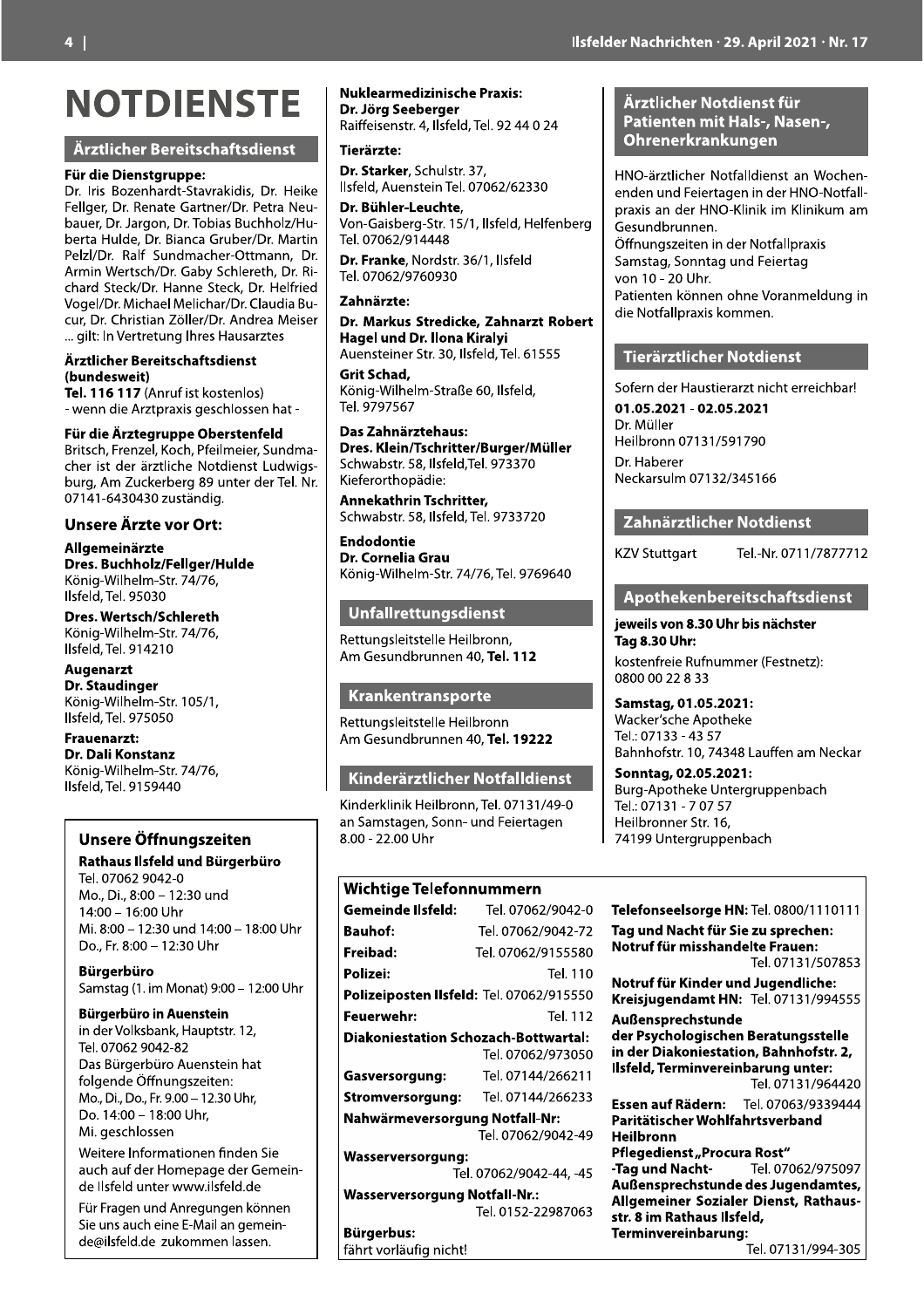### **Aus dem Gemeinderat**

#### **Sitzungsbericht Gemeinderat 20.04.2021**

In seiner Sitzung am 20. April 2021 befasste sich der Gemeinderat mit folgenden Tagesordnungspunkten:

#### **TOP 18**

Haushaltssatzung und Haushaltsplan 2021

- 1. Einbringung und Beschlussfassung über die Haushaltssatzung und den Haushaltsplan 2021
- 2. Feststellung des Wirtschaftsplanes 2021 für den Eigenbetrieb Abwasserbeseitigung Ilsfeld
- 3. Feststellung des Wirtschaftsplanes 2021 für den Eigenbetrieb Wasserversorgung Ilsfeld
- 4. Feststellung des Wirtschaftsplanes 2021 für den Eigenbetrieb Nahwärmeversorgung Ilsfeld
- 5. Feststellung des Wirtschaftsplanes 2021 für den Eigenbetrieb Ortsentwicklung Ilsfeld

Gemäß § 79 der Gemeindeordnung für Baden-Württemberg (GemO) hat die Gemeinde für jedes Haushaltsjahr eine Haushaltssatzung zu erlassen.

Der Haushaltsplan ist Teil der Haushaltssatzung nach § 80 Abs. 1 GemO. Nach § 1 Abs.1 Gemeindehaushaltsverordnung für Baden-Württemberg (GemHVO) besteht dieser aus dem Gesamthaushalt, den Teilhaushalten und dem Stellenplan.

Der Haushaltsplan ist in einen Ergebnishaushalt und einen Finanzhaushalt zu gliedern. Das Ergebnis aus ordentlichen Erträgen und ordentlichen Aufwendungen (ordentliches Ergebnis) soll unter Berücksichtigung von Fehlbeträgen aus Vorjahren ausgeglichen werden nach § 80 Abs. 2 GemO i. V. m. § 24 Abs. 1 GemHVO.

Nach kurzer Erläuterung der Zahlen des Haushalts 2021 durch Fachbereichsleiter Heber und kurzer Beratung der Gremiumsmitglieder beschloss der Gemeinderat einstimmig folgende Haushaltssatzung 2021 sowie den Haushaltsplan und den Finanzplan mit Investitionsprogramm:

#### Haushaltssatzung und Haushaltsplan 2021 der Gemeinde Ilsfeld

Auf Grund von § 79 der Gemeindeordnung für Baden-Württemberg hat der Gemeinderat der Gemeinde Ilsfeld am 20.04.2021 die folgende Haushaltssatzung für das Haushaltsjahr 2021 beschlossen:

#### § 1 Ergebnishaushalt und Finanzhaushalt

Der Haushaltsplan wird festgesetzt

1. im Ergebnishaushalt mit den folgenden Beträgen

| 1.1 Gesamtbetrag der ordentlichen Erträge von                           | 26.462.095 €  |
|-------------------------------------------------------------------------|---------------|
| 1.2 Gesamtbetrag der ordentlichen<br>Aufwendungen von                   | 27.551.063€   |
| 1.3 Veranschlagtes ordentliches Ergebnis<br>(Saldo aus 1.1 und 1.2) von | $-1.088.968C$ |
| 1.4 Gesamtbetrag der außerordentlichen<br>Erträge von                   | 10.000 €      |
| 1.5 Gesamtbetrag der außerordentlichen<br>Aufwendungen von              | () ∈          |
| 1.6 Veranschlagtes Sonderergebnis<br>(Saldo aus 1.4 und 1.5) von        | 10.000 C      |
| 1.7 Veranschlagtes Gesamtergebnis<br>(Summe aus 1.3 und 1.6) von        | -1.078.968 C  |

2. im Finanzhaushalt mit den folgenden Beträgen

| 2.1 Gesamtbetrag der Einzahlungen aus |              |
|---------------------------------------|--------------|
| laufender Verwaltungstätigkeit von    | 25.708.045 € |
| 2.2 Gesamtbetrag der Auszahlungen aus |              |
| laufender Verwaltungstätigkeit von    | 25.607.913 € |

| 2.3 Zahlungsmittelüberschuss/-bedarf des<br><b>Ergebnishaushaltes</b><br>(Saldo aus 2.1 und 2.2) von                          | 100.132€    |
|-------------------------------------------------------------------------------------------------------------------------------|-------------|
| 2.4 Gesamtbetrag der Einzahlungen aus<br>Investitionstätigkeit von                                                            | 3.734.620 € |
| 2.5 Gesamtbetrag der Auszahlungen aus<br>Investitionstätigkeit von                                                            | 3.434.020 € |
| 2.6 Veranschlagter<br>Finanzierungsmittelüberschuss/-bedarf<br>aus Investitionstätigkeit<br>(Saldo aus 2.4 und 2.5) von       | 300.600€    |
| 2.7 Veranschlagter<br>Finanzierungsmittelüberschuss/-bedarf<br>(Saldo aus 2.3 und 2.6) von                                    | 400.732€    |
| 2.8 Gesamtbetrag der Einzahlungen aus<br>Finanzierungstätigkeit von                                                           | 0€          |
| 2.9 Gesamtbetrag der Auszahlungen aus<br>Finanzierungstätigkeit von                                                           | 150.000€    |
| 2.10 Veranschlagter<br>Finanzierungsmittelüberschuss/-bedarf<br>aus Finanzierungstätigkeit<br>(Saldo aus 2.8 und 2.9) von     | -150.000€   |
| 2.11 Veranschlagte Änderung des Finanzie-<br>rungsmittelbestands, Saldo des Finanz-<br>haushalts (Saldo aus 2.7 und 2.10) von | 250.732€    |
| e with a discussion of their                                                                                                  |             |

#### § 2 Kreditermächtigungen

Der Gesamtbetrag der vorgesehenen Kreditaufnahmen für Investitionen und Investitionsfördermaßnahmen (Kreditermächti-0 Euro qung) wird festgesetzt auf

#### § 3 Verpflichtungsermächtigungen

Der Gesamtbetrag der vorgesehenen Ermächtigungen zum Eingehen von Verpflichtungen, die künftige Haushaltsjahre mit Auszahlungen für Investitionen und Investitionsfördermaßnahmen belasten (Verpflichtungsermächtigungen), wird festgesetzt auf

0 Euro

#### § 4 Kassenkredite

Der Höchstbetrag der Kassenkredite wird festgesetzt auf 5.500.000 Euro

#### § 5 Realsteuerhebesätze

Die Hebesätze werden über eine gesonderte Hebesatzsatzung festaesetzt.

Ilsfeld, den 20.04.2021 Thomas Knödler Bürgermeister

Im Anschluss beschloss der Gemeinderat jeweils einstimmig die Wirtschaftspläne sowie Finanzpläne mit Investitionsprogrammen für die Eigenbetriebe Abwasserbeseitigung Ilsfeld, Wasserversorgung Ilsfeld und Nahwärmeversorgung Ilsfeld. Mit zwei Enthaltungen beschloss der Gemeinderat den Wirtschaftsplan für den Eigenbetrieb Ortsentwicklung Ilsfeld und mit drei Enthaltungen den dazugehörigen Finanzplan mit Investitionsprogramm. Weitere Informationen zum Haushalt 2021 der Gemeinde Ilsfeld finden Sie unter der Rubrik Rathaus aktuell.

**TOP 19** 

#### Änderung der Hauptsatzung

Die Hauptsatzung konkretisiert die gesetzlichen Vorgaben der Gemeindeordnung für Baden-Württemberg (GemO). Bisher war in der GemO geregelt, dass Sitzungen von Gremien in persönlicher Anwesenheit der Mitglieder durchgeführt werden müssen. Aufgrund der Corona-Pandemie kam bei vielen Kommunen die Frage auf, ob Sitzungen auch ohne persönliche Anwesenheit durchgeführt werden können.

Die Landesregierung hat auf diese Anfragen und die Situation reagiert und eine Änderung der GemO beschlossen. Neu eingefügt wurde der § 37a.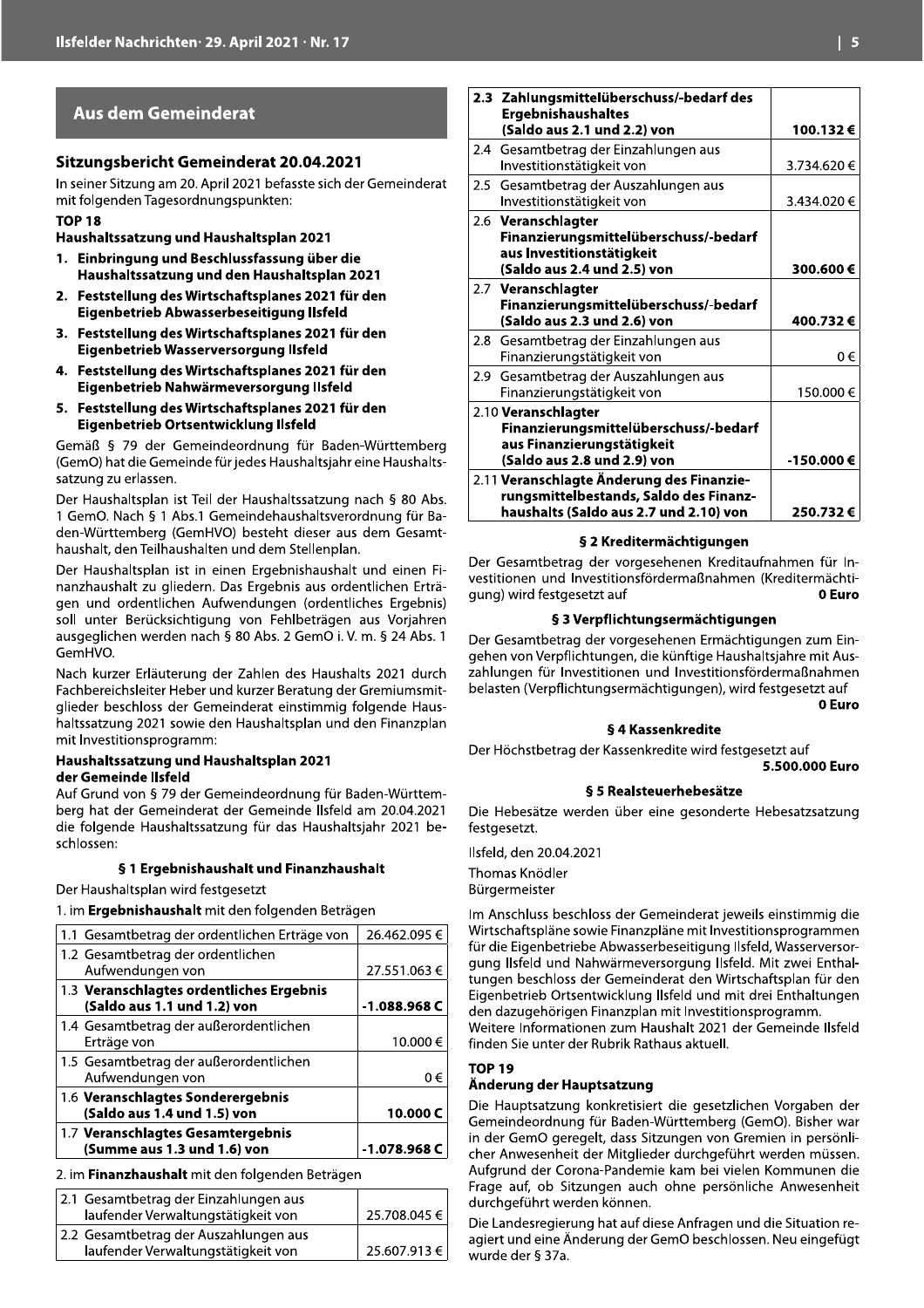Videositzungen, die ab 1. Januar 2021 durchgeführt werden sollen, müssen durch eine entsprechende Hauptsatzungsregelung abgesichert sein. Somit obliegt dem Gemeinderat die grundsätzliche Frage, ob das Format Videositzung überhaupt zum Einsatz kommt. Die jeweilige Entscheidung, in welchem Format eine Sitzung im Einzelfall stattfindet bzw. die Voraussetzungen des § 37a GemO gegeben sind, trifft der Bürgermeister im Rahmen seiner Einberufungskompetenz.

Die Verwaltung schlägt vor, die Hauptsatzung in diesem Punkt entsprechend anzupassen, um in Ausnahmesituationen, wie aktuell der Corona-Pandemie, notwendige Sitzungen des Gemeinderates auch ohne persönliche Anwesenheit der Ratsmitglieder im Sitzungsraum in einer Videokonferenz oder auf vergleichbare Weise durchzuführen. Außerhalb dieser Notsituationen dürfen die Gremien zwar auch virtuelle Beschlüsse fassen, allerdings nur solche "einfacher Art", solche also die für Bürger nur unerhebliche Auswirkungen haben und die keiner mündlicher Erörterung bedürfen.

Nach kurzer Beratung beschloss der Gemeinderat einstimmig die Satzung zur Änderung der Hauptsatzung. (vgl. Rubrik amtliche Bekanntmachung)

#### **TOP 20**

#### Komm.ONE - Einheitliche Verträge, Entgelte und Produkte

Mit der Fusion der drei Zweckverbände KIVBF, KDRS und KIRU mit der Datenzentrale Baden-Württemberg im Jahre 2018 sind die unterschiedlichen ausgestalteten vertrags- und sonstigen rechtlichen Beziehungen zwischen den einzelnen Zweckverbandsmitgliedern und den alten Zweckverbänden im Wege der Gesamtrechtsnachfolge auf Komm.ONE übergegangen. Hieraus resultierte in der Übergangsphase die parallele Geltung von mindestens drei unterschiedlichen Regelwerken und Rechtsbeziehungen zwischen Komm.ONE und den Kunden in Baden-Württembera.

Zu diesem Zweck hat der Verwaltungsrat der Komm.ONE aufgrund seiner Ermächtigung im ADVZG in seiner Sitzung am 23.12.2020 (Umlaufverfahren) eine neue Benutzungsordnung als Satzung beschlossen, die das Benutzungsverhältnis zwischen den Kunden und Komm.ONE unter Einbeziehung von weiteren Regelwerken regelt, begründet und ausgestaltet. Damit die weiteren, standardisierten Regelungen in das Benutzungsverhältnis einbezogen werden können, sieht die Benutzungsordnung für die Begründung des Benutzungsverhältnisses den Abschluss eines öffentlich-rechtlichen (Rahmen-)Vertrages vor. Dieser öffentlich-rechtliche (Rahmen-)Vertrag ist aufgrund der rechtlichen Vorgaben aus dem Verwaltungsverfahrensgesetz einmalig schriftlich abzuschließen. Im Anschluss können die weiteren "Einzelaufträge" nach den Regeln dieses öffentlich-rechtlichen (Rahmen-)Vertrages und der Benutzungsordnung - wie gewohnt - erteilt werden.

Verwaltungsmitarbeiter Heber erläuterte den Sachverhalt im Detail.

Nach kurzer Beratung nimmt der Gemeinderat einstimmig den Sachverhalt zur Änderung der neuen Benutzungsordnung und die damit verbundene Umstellung der bestehenden rechtlichen Regelwerke für die Begründung und Ausgestaltung der Benutzungsverhältnisse mit der Komm.ONE zu einem einheitlichen Standard zur Kenntnis. Zudem stimmte der Gemeinderat der Anpassung der rechtlichen Rahmenbedingungen sowie der mit der Komm. ONE bestehenden vertraglichen und sonstigen Beziehungen zu. Außerdem ermächtigte der Gemeinderat den Bürgermeister, alle für die Vertragsanpassung mit Komm.ONE erforderlichen Erklärungen abzugeben und entgegenzunehmen und alle Maßnahmen und Handlungen durchzuführen. Hiervon ist insbesondere der Abschluss des öffentlich rechtlichen Vertrags auf Basis der neuen Benutzungsordnung von Komm.ONE erfasst.

#### **TOP 21**

Gigabitregion Heilbronn-Franken/Gigabitkompetenzzentrum  $(GKZ)$ 

Kooperationsrahmenvereinbarung Deutsche GigaNetz GmbH Bekanntgaben

Dieser Tagesordnungspunkt wurde vor Eintritt in die Tagesordnung abgesetzt.

#### **TOP 22**

**Annahme von Spenden** 

Der Gemeinderat beschloss einstimmig die Annahme mehrerer Geldspenden.

## **Ilsfeld aktuell**

#### Kartierungen von Tieren, Pflanzen und Lebensraumtypen durch die Landesanstalt für Umwelt Baden-Württemberg - LUBW

In der Gemeinde Ilsfeld werden ab April bis Ende November 2021 Kartierungen von Arten und Lebensraumtypen der Fauna-Flora-Habitat (FFH)-Richtlinie sowie weiterer Tiere (Vögel, Insekten) und Pflanzen durchgeführt. Die Kartierungen finden auf wenigen Stichprobenflächen überwiegend im Außenbereich statt.

Die Untersuchungen erfolgen im Auftrag der Landesanstalt für Umwelt Baden-Württemberg - LUBW. Eine Zuordnung von Ergebnissen zu Grundstückseigentümern oder Bewirtschaftenden findet bei der Erfassung und Auswertung der Kartierungen nicht statt. Es werden auch keine dauerhaften Markierungen auf der Fläche vorgenommen.

Im Rahmen dieser Erhebungen ist es den Kartierenden als Beauftragten der LUBW grundsätzlich erlaubt, Grundstücke ohne vorherige Anmeldung zu betreten (§ 52 Naturschutzgesetz). Die Kartierenden betreten nur Grünlandflächen und Wald im Außenbereich bzw. nutzen das vorhandene Wegenetz. Die von der LUBW beauftragten Personen haben eine Kartierbescheinigung, die sie im Gelände mit sich führen.

Die Kartierenden sind in der Regel alleine im Gelände unterwegs, der gebotene Mindestabstand wird eingehalten. Bei der Kartierung werden in jedem Fall die derzeit geltenden Vorgaben zur Kontaktbeschränkung zur Eindämmung der Ausbreitung des Corona-Virus eingehalten.

#### **Bauarbeiten im Kreuzungsbereich** Auensteiner Straße/Steinbeisstraße

Im Zeitraum vom 03.05. bis 07.05.2021 wird ein kurzer Teilabschnitt der Auensteiner Straße (L1100) saniert, wodurch es zu



Verkehrsbehinderungen kommen kann. Für die Bauarbeiten wird eine halbseitige Straßensperrung eingerichtet. Der Verkehr wird durch eine Ampelanlage geregelt.

Wetterbedingte Änderungen hinsichtlich des Zeitraums sind nicht ausgeschlossen. Wir bitten um Beachtung! Vielen Dank! Gemeindeverwaltung Ilsfeld

#### Kinder und Jugendreferat

#### "Frag doch mal... die Maus"

Mit dieser Einladung hat das Kinder- und Jugendreferat in Kooperation mit dem Verein für Leseförderung e.V. aus Waiblingen und der Ilsfelder Mediothek die Kinder der Klassenstufen 1-4 der Grundschulen Ilsfeld und Auenstein zu einem Lesewettbewerb in den Osterferien eingeladen.

47 Kinder haben sich daraufhin innerhalb kürzester Zeit über das Leseförderprogramm Antolin.de angemeldet und somit war für uns klar, wir verlängern den Zeitraum um eine Woche!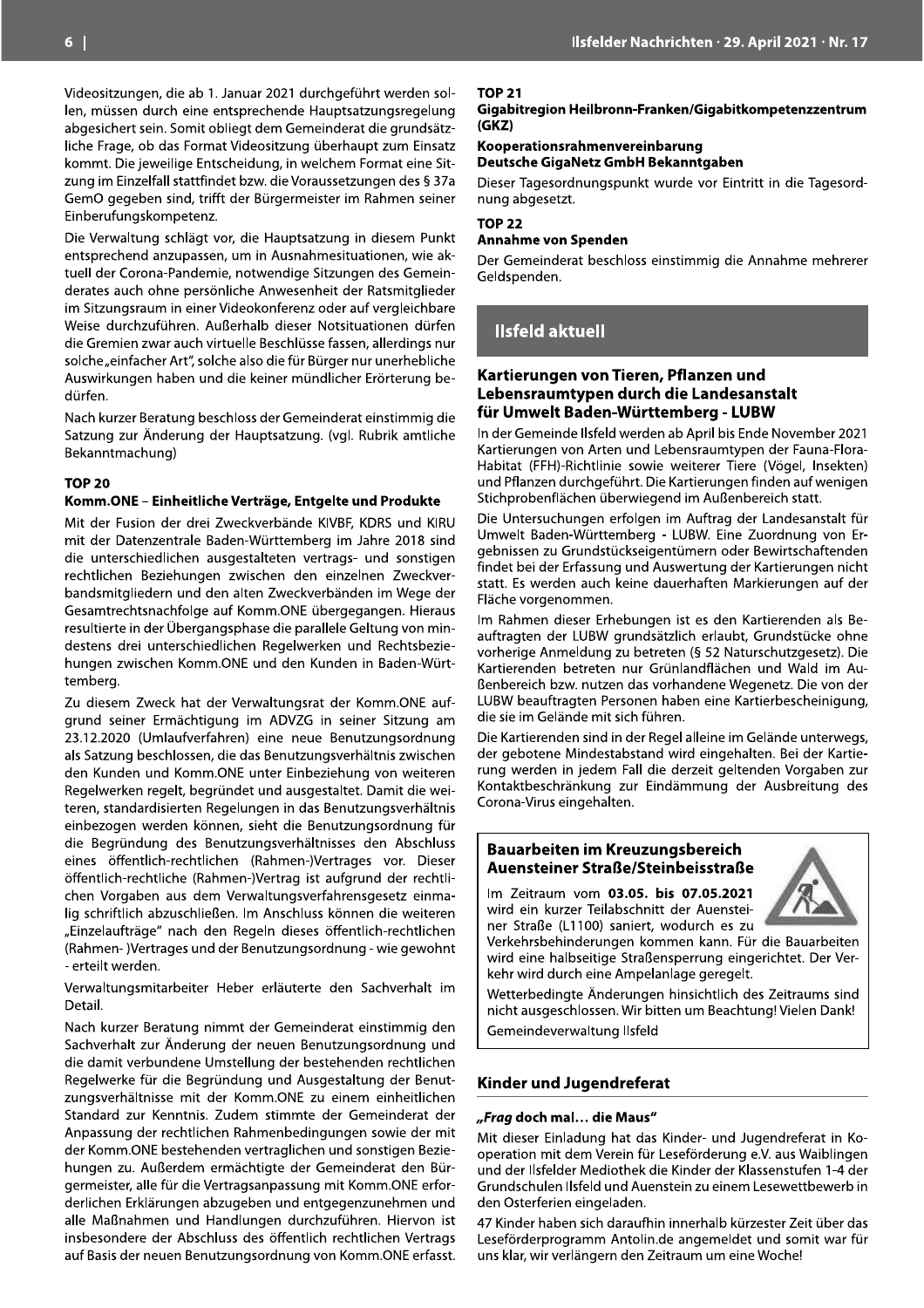Jedes Kind bekam eigens für diesen Lesewettbewerbs-Zeitraum einen eigenen Internet Zugang und konnte nun, nachdem es die benötigten Bücher in der Mediothek ausgeliehen hatte, die dazugehörigen Fragekataloge beantworten.

Stellvertretend für alle TeilnehmerInnen wurden am 23. April 2021, dem UNESCO Welttag des Buches, die 3 Kinder mit den am meisten richtig beantworteten Fragekatalogen zur Buchpreisverleihung vor die Gemeindehalle eingeladen.

Ihnen war es gelungen, so viele richtige Antworten zu geben, dass sie alle einen 1. Platz erzielten!

Die übrigen TeilnehmerInnen wurden mit einem Buchpreis und einer Urkunde, die persönlich an der Haustüre durch das KiJuRe überreicht wurden, für ihren Leseeinsatz belohnt.

Ein herzliches Dankeschön möchten wir auf diesem Weg unseren Kooperationspartnern aussprechen, denn nur zusammen können solche Veranstaltungen gelingen!

#### Wir suchen bunte Stoffreste

FRöHliCh und bUnT, ...

Genauso kennen uns die Kinder, wenn wir zu Veranstaltungen wie dem Sommerferienprogramm, den Stage Explorern, Spielplatzforschern oder jüngst zum Antolin.de-Lesewettbewerb einladen

Um dies in Zukunft auch den restlichen Gemeindemitgliedern zu zeigen, möchten wir die Zeit nutzen, um aus vielen bunten Stoffresten eine Wimpelkette zu fertigen.

#### Hierzu benötigen wir allerdings Ihre Mithilfe:

Wenn Sie den einen oder anderen bunten Stoffrest für uns hätten, würden wir uns sehr darüber freuen. Der Stoff müsste mindestens Größe DIN A4 (Blattgröße) haben.

Im Zeitraum vom 03.05.bis 17.05.2021 können Sie diesen gerne an der Gemeindehalle abgeben.

Auf der rechten Seite neben der Eingangstüre befindet sich unsere Klingel. Gerne können Sie sich vorher bei uns telefonisch melden: 07062-9056-62.

Vielen lieben Dank für Ihre Mithilfe! Ihr Kinder- und Jugendreferat

### **Auf einen Blick**

#### Glückwünsche

Wir wünschen allen Bürgerinnen und Bürgern, die im Laufe der kommenden Woche ihren Geburtstag feiern, für das neue Lebensjahr alles Gute und vor allem Gesundheit.

Frau Renate Luise Link zum 70. Geburtstag am 29.04. Herrn Alfred Ulich zum 85. Geburtstag am 30.04. Frau Barbara Balcer zum 75. Geburtstag am 30.04. Herrn Bernd Hilmar Robert Luithle zum 75. Geburtstag am 30.04. Frau Annemarie Brunke zum 70. Geburtstag am 02.05. Herrn Otto Wilhelm Ehrenfeld zum 75. Geburtstag am 04.05.

#### **Mediothek**

#### Öffnungszeiten Mediothek

Mo aeschlossen

- 10:00 19:00 Uhr (durchgehend) Di
- Mi 14.30 - 18.00 Uhr
- **Do** 14.30 - 18.00 Uhr 10.00 - 13.00 Uhr Fr
- 10.00 13.00 Uhr ۲a

König-Wilhelm-Str. 80, 74360 Ilsfeld, Tel. 07062 9042-15, Mail mediothek@ilsfeld.de, www.ilsfeld.de/mediothek Folgen Sie uns doch auch auf Instagram und Facebook unter mediothek.ilsfeld

#### Weiterhin Besuch der Mediothek mit Terminvergabe möglich

Auch mit der bundesweiten Notbremse und der daran angepassten Landesverordnung sind Besuche der Mediothek per Terminvergabe inzidenzunabhängig weiterhin möglich.

Es gelten die regulären Öffnungszeiten (siehe oben). Die Terminvergabe erfolgt online auf unserer Homepage www.ilsfeld.de/ mediothek unter der Rubrik "Aktuelles" oder per Telefon unter 07062/9042-15. Bitte beachten: für die Online-Terminvergabe muss lediglich der Vor- und Nachname, die E-Mail-Adresse und eine Telefonnummer angegeben werden. Wenn Sie mit mehreren Personen kommen möchten, so buchen Sie bitte für jede Person einen Extra-Termin (auch für Kinder, unabhängig vom Alter). Sie können dabei ein und dieselbe E-Mail-Adresse verwenden.

Wenn Sie als Familie mit mehr als 5 Personen kommen möchten, so melden Sie sich bei uns telefonisch.

Gehören Sie zu einer Risikogruppe oder sind Sie älter? Dann können Sie gerne auch weiterhin unseren Abholservice Medien-togo nutzen.

Die Abholung erfolgt im Eingangsbereich (Windfang) der Mediothek zu den regulären Öffnungszeiten.

Wenn Sie nur Medien zurückgeben wollen, so brauchen Sie keinen Termin zu vereinbaren. Werfen Sie diese einfach in die Medienrückgabebox im Eingangsbereich, die allen Leser\*innen während der Öffnungszeit zur Verfügung steht. Alle Leser\*innen, die bereits den neuen Mediotheksausweis haben, können die Medienrückgabe im Eingangsbereich rund um die Uhr nutzen. Informationen zum neuen Ausweis erhalten Sie in der Mediothek.

## **Umwelt aktuell**

#### Ilsfeld stellt Carsharing (vorerst) ein

Nach 2 Jahren muss die Gemeinde Ilsfeld das Carsharing-Angebot zum 01. Mai 2021 vorerst leider einstellen.

Trotz mehrfacher Bewerbung auf der Internetseite bzw. im Amtsblatt der Gemeinde stieß das Angebot bei den Bürgerinnen und Bürgern nur auf sehr geringe Resonanz. Aufgrund der geringen Nutzerzahlen kann der Anbieter, das Autohaus Baur aus Mutlangen das Angebot für die E-Fahrzeuge und den Kleinbus (9-Sitzer) zu den bisherigen Konditionen nicht aufrechterhalten. Die vergangenen Monate haben gezeigt, dass auch in vergleichbaren Gemeinden im ländlichen Raum das Angebot des reinen E-Carsharings nur wenig genutzt wird. Der Anbieter ersetzt die rein elektrisch betriebenen Fahrzeuge daher durch Plug-in-Hybrid-Modelle - allerdings im Zusammenhang mit einem völlig neuen Kostenrahmen.

Um das Carsharing fortsetzen zu können, ist die Verwaltung mit weiteren Anbietern im Gespräch. Zudem finden auf kommunaler Ebene aktuell Gespräche statt, mit dem Ziel ein einheitliches Carsharing-Modell über die Gemeindegrenzen hinweg anzubieten. Durch die größere Gebietsabdeckung wird eine höhere Flexibilität bei der Nutzung der Fahrzeuge erwartet und dadurch auch eine höhere Akzeptanz bei den Nutzern.

Die bestehenden Kunden werden über die Einstellung des Angebots direkt vom Anbieter kontaktiert. Wir bedanken uns beim Autohaus Baur für die letzten Jahre der Zusammenarbeit und wünschen alles Gute!

#### **Recyclinghof Ilsfeld**

#### Ilsfeld, Mercedesstraße Donnerstag, Freitag 14.00 - 18.00 Uhr, Samstag 9.00 - 13.00 Uhr

#### Häckselplatz Erddeponie Neckarwestheim

Freitag 13.30 - 17.00 Uhr, Samstag 10.00 - 14.00 Uhr

Für abweichende Öffnungszeiten (Feiertage) informieren Sie sich bitte auf unserer Homepage.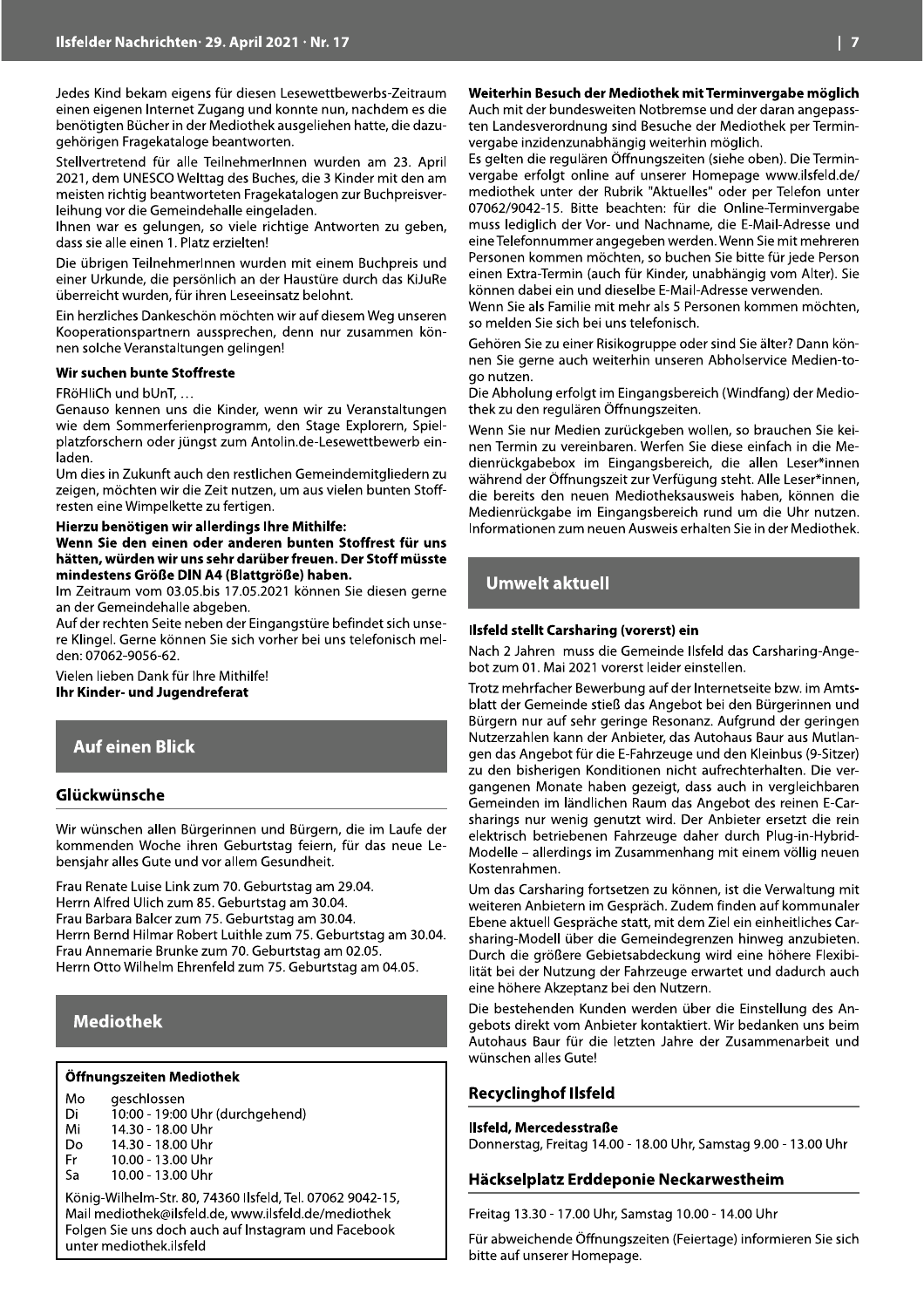#### Hausmülldeponien

#### **Eberstadt**

Montag - Freitag Samstag

9.00 - 11.30 Uhr **Schwaigern-Stetten** 

7.45 - 12.00 Uhr und 13.00 - 16.30 Uhr

Samstag

7.45 - 12.00 Uhr und 13.00 - 16.30 Uhr Dienstag - Freitag 8.00 - 12.30 Uhr

## **Soziale Einrichtungen**

#### **Diakoniestation** Schozach-Bottwartal e.V.

Wir sind während unserer Bürozeiten von Montag bis Freitag in der Zeit von 7:00 bis 16:00 Uhr unter Tel. 07062 973050, 74360 Ilsfeld, Bahnhofstraße 2, für Sie erreichbar.

#### Kranken- und Altenpflege

Pflegedienstleitung: Ingrid Arnold, stellv. Ursula Wüstholz Tel. 07062 9730515, persönliche Sprechzeiten: Mo. bis Fr. von 7:00 bis 14:00 Uhr sowie nach Vereinbarung.

Termine für Beratungsgespräche oder Termine für Qualitätssicherungsbesuche können Sie während der angegebenen Zeiten gerne vereinbaren.

#### Hauswirtschaftliche Versorgung und Familienpflege Einsatzleitung: Nadine Bosch,

stelly. Einsatzleitung: Regine Schmutzer Tel. 07062 9730513, persönliche Sprechzeiten: Mo. bis Fr. von 8:00 bis 11:00 Uhr sowie nach Vereinbarung.

#### Verwaltung:

Nicole Schöne, Gabriele Vogt,

Tel. 07062 973050, Fax 07062 97305-20,

Geschäftsführung: Matthias Brauchle, Tel. 07062 9730512 info@diakonie-ilsfeld.de, www.diakonie-ilsfeld.de

#### I A V-Beratungsstelle für ältere, hilfe- und pflegebedürftige Menschen

#### Sie finden Beratung und Unterstützung bei

- Krankheit, Alter und Behinderung,
- Pflegebedürftigkeit und damit verbundenen finanziellen und organisatorischen Fragen,
- der Vermittlung von ambulanten und stationären Hilfen rund um die Pflege, Krankheit, Alter und Behinderung.

Die Beratung ist neutral, trägerübergreifend, kostenlos und unterliegt der Schweigepflicht. Ihre Ansprechpartnerin für die Gemeinden Abstatt, Beilstein, Ilsfeld und Untergruppenbach inkl. der Teilorte ist Frau Stöhr.

#### Die Beratungszeiten sind: Dienstag und Donnerstag: 10.00 - 12.00 Uhr Telefon 07062 9730518, IAV-Stelle Ilsfeld, Bahnhofstr. 2.

Selbstverständlich können für Beratungsgespräche auch Hausbesuche vereinbart werden.

#### Königin-Charlotte-Stift

Schwabstr. 33, 74360 Ilsfeld, Tel.: 07062 91652-0 und Fax -290 Hausleitung: Jochen Burkert Hauswirtschaftliche Leitung: Kathrin Sander Verwaltung: Margrit Mildner

#### Möchten Sie sich gerne ehrenamtlich engagieren und für andere Menschen Gutes tun?

Wir benötigen Sie für kleine Tätigkeiten, z.B. spazieren gehen, vorlesen, basteln, unterhalten und was Sie gerne tun. Bitte rufen Sie uns an. Unsere Bewohnerinnen und Bewohner freuen sich.

#### Termine zur Beratung und Hausbesichtigung können gerne vereinbart werden.

Schwabstr. 33, Tel. 07062 91652-0, Fax 07062 91652-290

#### ASB Tagespflege Ilsfeld, **ASB Region Heilbronn-Franken**

#### Die TAGESPFLEGE - Gemeinsam statt einsam

Das richtige Angebot, wenn:

- Sie tagsüber nicht alleine zu Hause sein wollen oder können,
- Sie sich Abwechslung, Gesellschaft und Ansprache wünschen. Sie gerne an Gymnastik, Gedächtnis- und Ratespielen teilnehmen möchten,
- Sie gerne backen, singen, feiern, spazieren gehen und vieles mehr!
- Sie würden sich unsere Tagespflege gerne anschauen?

Vereinbaren Sie doch einen Termin zur Besichtigung! Öffnungszeiten: Mo - Fr, 8.00 bis 16.00 Uhr Telefon: 07062 - 979296 E-Mail: tagespflege-ilsfeld@asb-heilbronn.de Ansprechpartner: Birgit Koch - Leitung Ute Bartels - stv. Leitung

#### Bürger für Bürger e.V. **Bürgerservice**

Bürger der Gemeinde Abstatt - Beilstein - Ilsfeld - Untergruppenbach (mit eingemeindeten Orten) helfen ihren älteren und hilfsbedürftigen Mitbürgerinnen und Mitbürgern. Schwerpunktmäßig bietet der Verein Bürger für Bürger e. V. folgende Leistungen an, ohne in Konkurrenz zu den gewerblichen Unternehmen oder professionellen Organisationen zu treten:

- Kleine handwerkliche Hilfsdienste im Haus und Garten (Gardinen auf- und abhängen, Rasen mähen, Briefkasten leeren)
- Kleine Fahrdienste (auch mit Begleitung) zum Arzt, zur Massage etc.
- Haussitting (Haustiere füttern/ausführen, Blumen gießen)
- Kleine Besorgungen (Grab gießen, einkaufen, Arznei holen)
- Schriftverkehr mit Behördengängen zu Behörden/Krankenkassen
- Betreuung

Neue Mitglieder, die Hilfeleistungen erbringen wollen, können sich an die Ortskoordinatoren/in wenden.

Falls Sie den zuständigen Ortskoordinator/in Ihrer Gemeinde nicht erreichen können, wenden Sie sich an einen anderen Ortskoordinator/in!

#### Wir alle helfen Ihnen!

Für Abstatt Annette Jacob, Tel. 07062 61242 Für Beilstein Ingrid Bauer, Tel. 07062 8802 oder Otto Sonnenwald, Tel. 07062 8790 Für Ilsfeld + Jutta Layer, Tel. 07062 61029 Schozach + Auenstein Mechthild Jäger, Tel. 07062 6967 Für Untergruppenbach + Claudia Schlenker, Tel. 07131 970465 Unter- u. Oberheinriet Jürgen Liedtke, Tel. 07130 6639

Psychologische Außensprechstunde in Ilsfeld

#### Gerne können Sie sich mit Fragen in Verbindung mit:

- Ihrem eigenen Leben (für Erwachsene und Jugendliche)
- **Ihrer Familie**
- Ihren Kindern
- **Ihrer Partnerschaft**
- Trennung und Scheidung  $\ddot{\phantom{0}}$
- Ihrem Arbeitsplatz

an uns wenden, um gemeinsame Ideen und Lösungsmöglichkeiten zu entwickeln. Beraten werden Sie durch Angela Tatti, Lebens-, Paar- und Erziehungsberaterin in den Räumen der Diakoniestation (2. OG, 1. Raum rechts). Termine erhalten Sie nach Absprache über das Sekretariat der Psychologischen Beratungsstelle des Kreisdiakonieverbandes unter Tel.: 07131 964420. Die Erziehungs- und Jugendberatung ist kostenlos.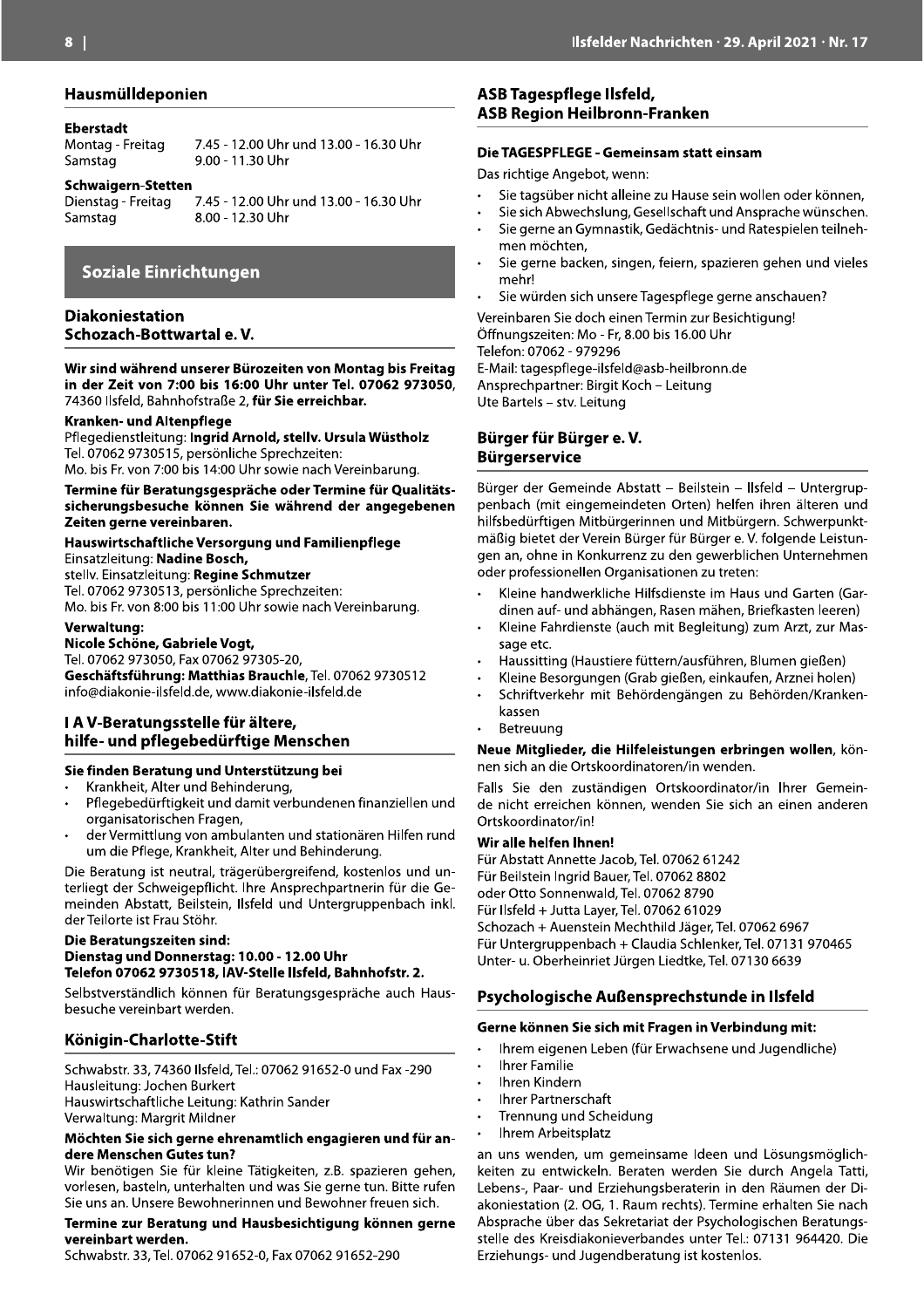#### Außensprechstunde des Jugendamts in Ilsfeld

#### Montags Sprechstunde nach Vereinbarung des Jugendamts **Allgemeiner Sozialer Dienst**

Fragen und Probleme innerhalb der Familie? Frau Yelin, Bezirkssozialarbeiterin des Jugendamts, bietet in Ilsfeld Rathausstraße 8, am ersten und dritten Montag des Monats nur nach Vereinbarung von 14.00 bis 16.00 Uhr Eltern, Kindern und Jugendlichen Beratung und Unterstützung an.

Einen Termin können Sie telefonisch unter der Nummer: 07131 994-305 oder per E-Mail unter: e.yelin@landratsamt-heilbronn vereinbaren.

### Tageseinrichtungen für Kinder

#### **TEK Regenbogen**

#### Frühling in der TEK Regenbogen

"Ist der Frühling schon zu sehn? Lasst uns auf die Suche gehen! Hier und da sieht man es blitzen Und schon kleine Käfer flitzen."

Getreu diesem Motto, haben wir verschiedene Figuren aus Beton gegossen und anschließend die schönen Marienkäfer, Blumen, Libellen, Bienen und Schmetterlinge bunt verziert und damit unseren Garten dekoriert. In diesem Zusammenhang haben wir auch viel über die einzelnen Krabbeltiere erfahren.

Mit vollem Elan haben wir später noch in nicht mehr benötigte Gummistiefel, Löcher gebohrt, sie mit Erde befüllt und ganz bunte Frühblüher eingepflanzt um noch mehr Bienen und andere Insekten anzulocken und beobachten zu können. Dadurch erhalten auch die Gummistiefel ein umweltbewusstes Upcycling und landen nicht einfach im Müll. Diese witzigen Kunstwerke schmücken jetzt unseren Gartenzaun.



Im Moment sind wir auch dabei unsere Steinplatten im Garten mit verschiedenen Hüpfspielen zu bemalen.



So wird unser Garten Stück für Stück immer bunter, schöner und noch interessanter und lädt die Kinder dazu ein ihrer Kreativität freien Lauf zu lassen und neue Spielideen zu erfinden.

Schauen Sie es sich doch einfach mal bei Ihrem nächsten Frühlingsspaziergang an!

Viele sonnige Grüße von der TEK Regenbogen.

#### **Schulen**

#### Steinbeis Gemeinschaftsschule Ilsfeld

#### Erfindergeist an der Steinbeis GMS

"Nehmt bitte alles vom Tisch - wir schreiben... äh nein, wir machen einen Test", an dieses Szenario haben sich unsere Abschlussschüler bereits genauso gewöhnt, wie die Grundschüler, die die Notgruppen besuchen. Zweimal die Woche wird gemeinsam getestet. Dabei handelt es sich um einen Covid-19 Selbsttest im vorderen Nasenbereich. Wie bei einem unangekündigten Vokabeltest werden die Tische freigeräumt. aber zusätzlich desinfiziert, bevor die



Schüler\*innen ihr Testkit erhalten. Die Teilnahme an den Tests ist die Voraussetzung für eine Teilnahme am Präsenzunterricht oder

der Notbetreuung in den Räumlichkeiten der Schule.

Die Hersteller der Testkits haben das System gut ausgeklügelt und an alles gedacht - fast an alles. Eine Halterung für die Teströhrchen mit der Extraktionsflüssigkeit muss man sich selbst beschaffen, wenn man nicht Gefahr laufen will, dass die Röhrchen bei der Testdurchführung umfallen und auslaufen. In der Grundschule behelfen wir uns dafür mit umgedrehten Duplo